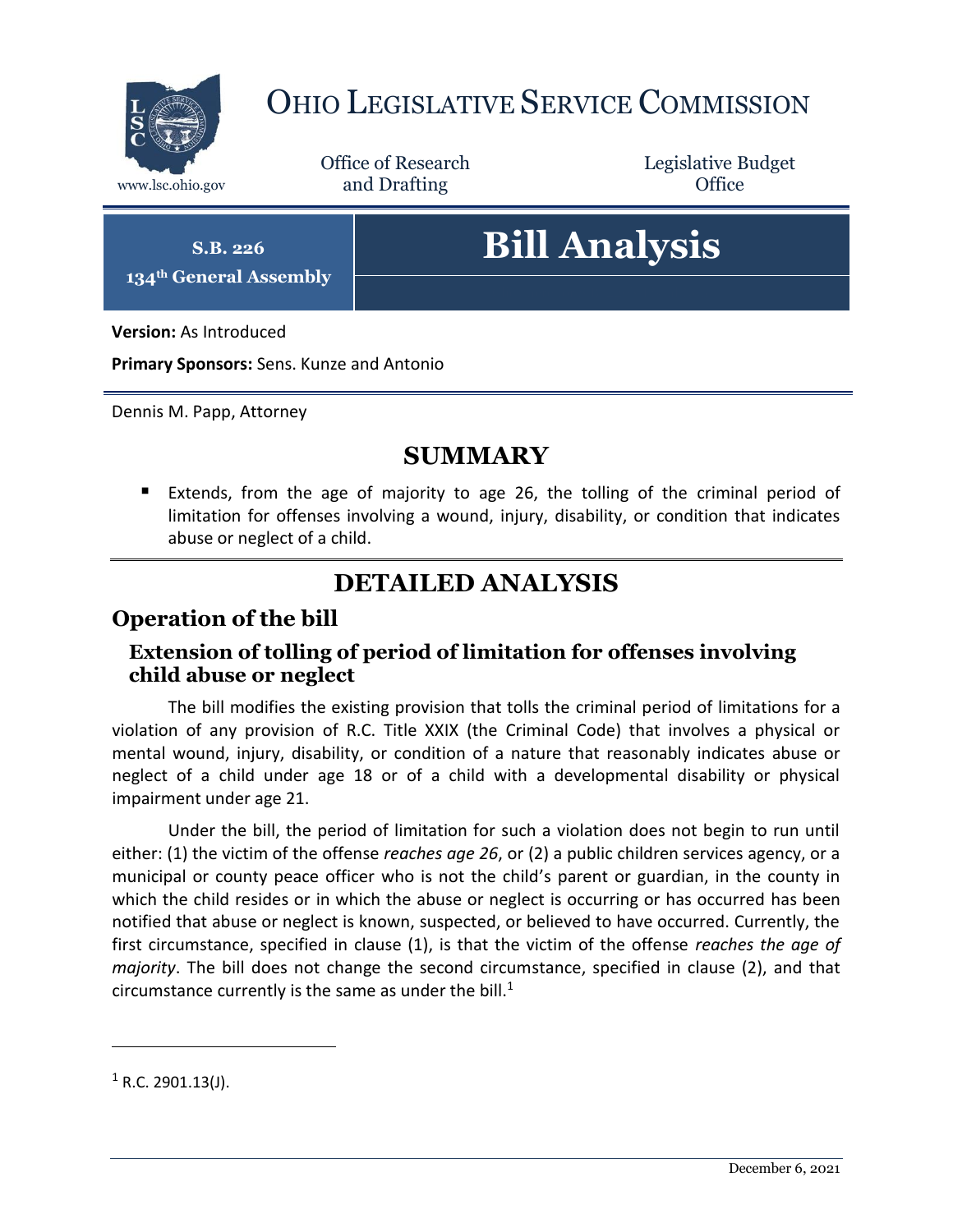#### **Cases that are within coverage of the bill**

The bill specifies that the changes it makes to the statute governing the tolling of criminal periods of limitation in cases involving a wound, injury, disability, or condition of a nature that reasonably indicates child abuse or neglect, as described above, apply to an offense committed on or after the bill's effective date and apply to an offense committed prior to that date if prosecution for that offense was not barred under the period of limitation for the offense as it existed on the day prior to that date.<sup>2</sup> Regarding the application, in general, of a change in a criminal period of limitation to an act committed prior to the date of the change, see "**Judicial decisions regarding change in criminal period of limitation**," below.

#### **Technical change**

The bill makes a technical change with respect to changes that were made on July 16, 2015, in the law regarding the period of limitations for the offense "rape" or "sexual battery" to clarify the application of those changes. $3$ 

#### **Existing criminal periods of limitation**

Under existing law, except for aggravated murder and murder, a criminal prosecution generally is barred unless it is commenced within a specified period after an offense is committed (six months, two years, six years, 20 years, or 25 years, depending on the offense). Existing law, unchanged by the bill except as described in (2), provides the following special rules regarding criminal periods of limitation:<sup>4</sup>

- 1. The period of limitation does not run during any time when the *corpus delicti* remains undiscovered, the accused purposely avoids prosecution (including when the accused departed Ohio or concealed the accused's identity or whereabouts), or a prosecution against the accused based on the same conduct is pending in Ohio.
- 2. For an offense that involves a wound, injury, disability, or condition of a nature that reasonably indicates abuse or neglect of a child, under the provision the bill modifies, as described above, the period of limitation does not run for a specified period of time, which is modified by the bill.
- 3. If the period of limitation has expired, prosecution must be commenced for an offense of which an element is fraud or breach of a fiduciary duty, within one year or five years, depending upon the offense, after discovery of the offense either by an aggrieved person or by the aggrieved person's legal representative who is not a party to the offense.

 $\overline{a}$ 

<sup>&</sup>lt;sup>2</sup> Section 3.

 $3$  R.C. 2901.13(L).

 $4$  R.C. 2901.13(A) to (D), and (G) to (J).